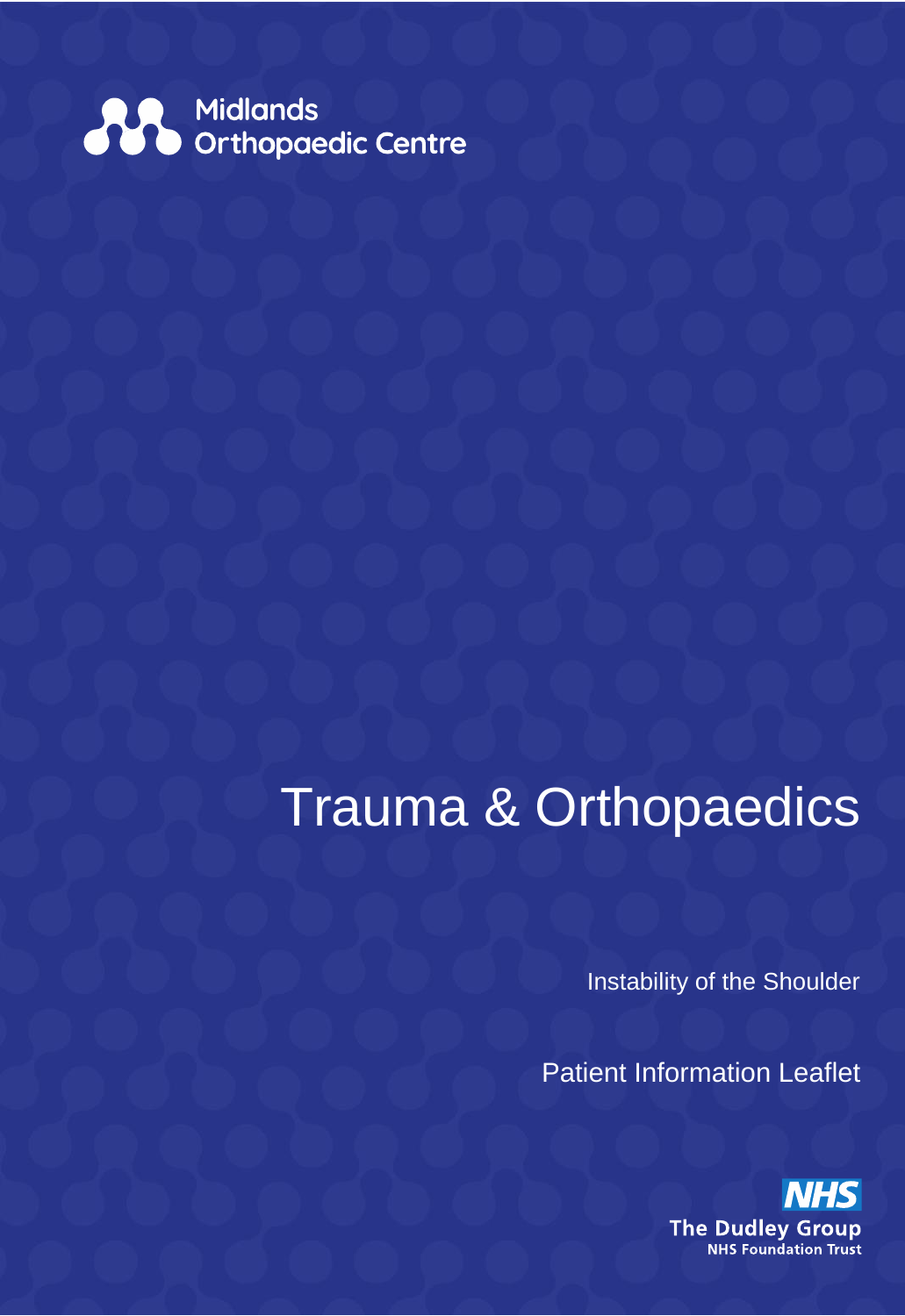# **Shoulder instability**

There is a balance between movements in the shoulder whilst maintaining stability. When the shoulder is moving normally, the ball stays centred against the socket. With shoulder instability this mechanism is disturbed.

When the shoulder is unstable you may feel the ball slipping or coming completely out of the joint. This may be accompanied by a feeling of a "dead arm". You may become apprehensive of moving your arm in certain positions.

There is a wide range of instability of shoulder joint, from partial dislocation (subluxation) to a complete dissociation of the joint surfaces (dislocation). With a dislocation you may not be able to put it back in joint yourself, and may require help at the hospital to relocate it.

A dislocation is more likely to damage the structure of the shoulder.

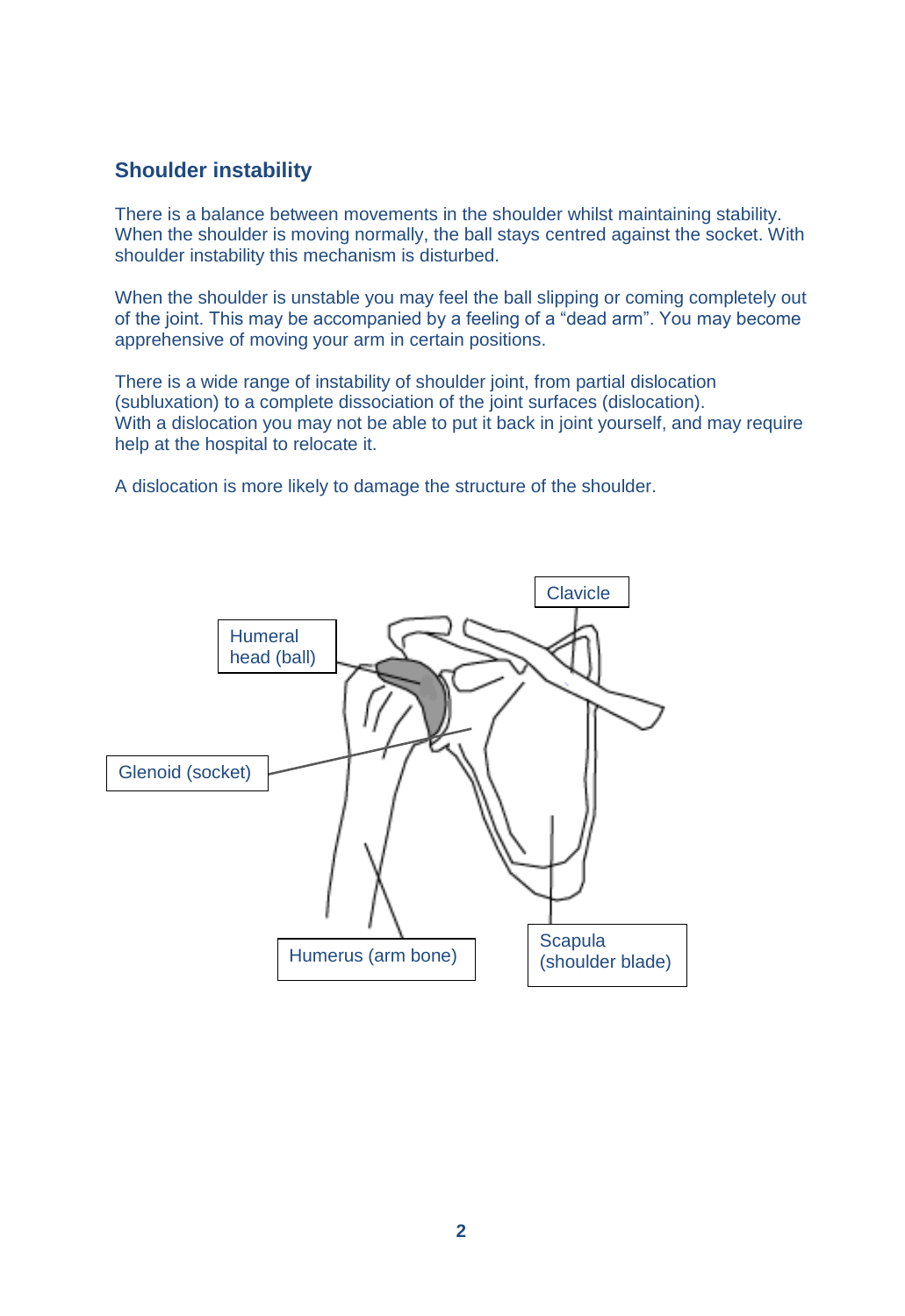## **Types of shoulder instability**

**1. Traumatic:** the main feature is that the shoulder dislocated as a result of a forceful injury, through contact with something, e.g. another person, the ground in a fall. Usually the ligament in the front of the shoulder is over-stretched and can pull part of the cartilage off the rim of the socket. This is called a "Bankart lesion". Sometimes you can have a dent in the back of the ball which is termed a "Hill Sachs lesion". Unfortunately, this type of injury tends to recur, usually when the arm is out to the side and twisted backwards. From research we know that the younger you are when you have the first dislocation, the more likely it is to recur. Rarely, the ball may be forced out backwards (posterior dislocation).

**2. Atraumatic:** for some people, the shoulder is not involved in a specific accident or injury, but the joint gradually becomes unstable. This may develop with specific repetitive movements of the arm (e.g. throwing, swimming). Sometimes people have "loose joints" and these can start dislocation with everyday activities.

A few people can make the muscles pull the ball out of the socket. This is known as "voluntary" dislocation. Often it starts as party trick but then the joint slips out when you don't want it to. Our advice is to refrain from doing this.

Sometimes, it is not clear-cut as to whether it is purely a traumatic or an atraumatic instability problem. The two situations can overlap to some extent.

## **What tests may be done?**

The main way we find out about shoulder instability is through what you tell us and by examining your shoulder. An X-ray is sometimes done, and sometimes an MRI scan will be ordered to assess what the damage to the joint is. Such scans are usually done with a dye injected into the joint.

## **What are the treatment options?**

The treatment options are dependent on the type of instability group you are in.

#### **Traumatic instability**

If the joint is stiff or the muscles are weak, you may be sent for physiotherapy. However, if the movements are good and the muscles are working well, and the dislocation is affecting your activities, then you may be advised to have an operation. The operation is called an anterior stabilisation procedure. Sometimes, the operation is delayed until growth is complete in a teenager.

#### **Atraumatic instability**

Surgery is not recommended unless an extended and intense course of physiotherapy has been given, and has been unsuccessful. Surgery is not always a helpful option and can make some people in this category worse. It is important that you work hard at physiotherapy.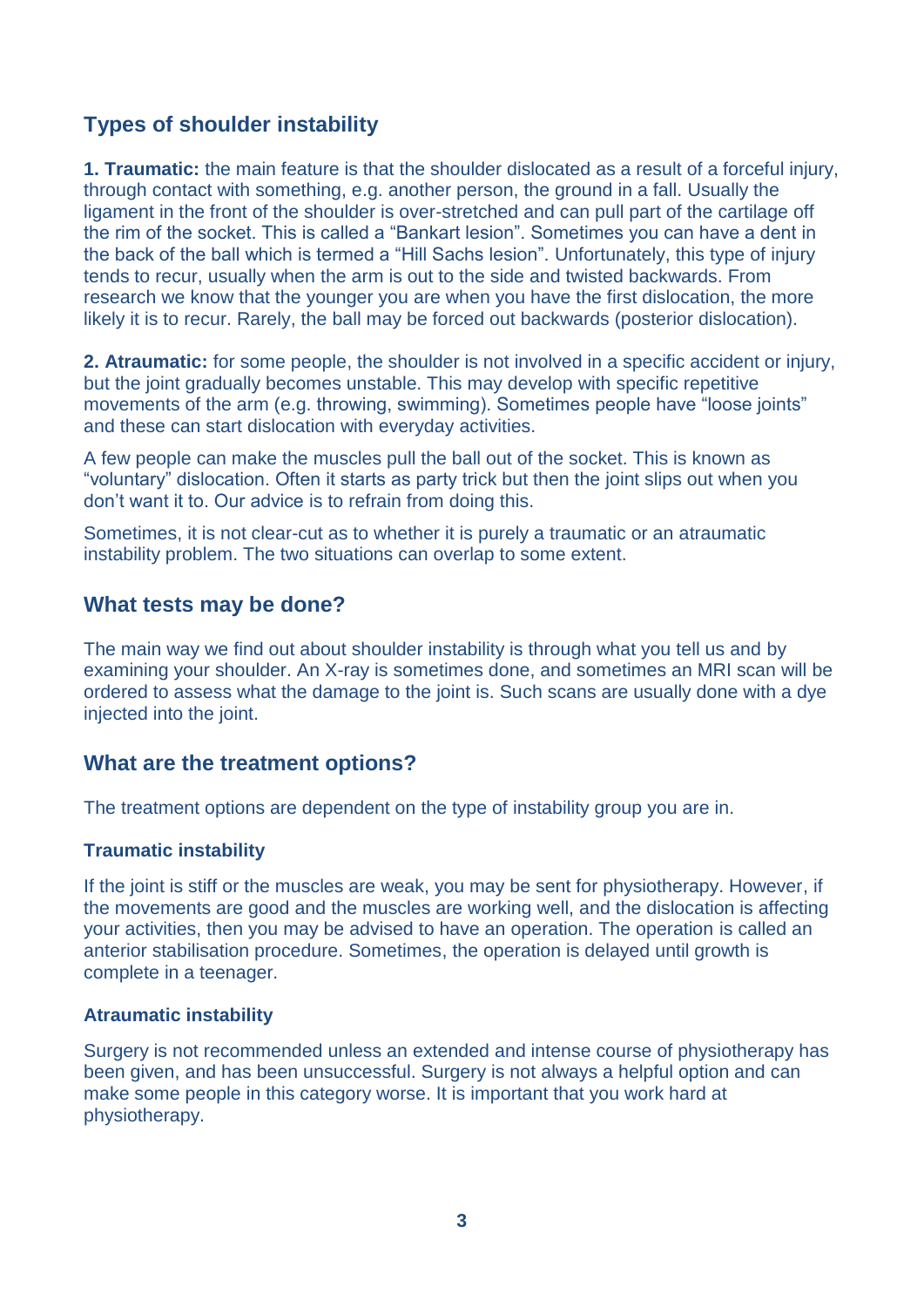In the unlikely case that you are offered surgery, options will be discussed with you, and the most likely operation will be an anterior stabilisation procedure with tightening of the capsule.

If you show signs of both types of instability, physiotherapy may be recommended in the first instance.

## **Aims of physiotherapy**

The broad aims of physiotherapy are to:

**Retrain movement** – this is probably the most important aspect of treatment. The emphasis is on getting the optimal movement of the shoulder blade and arm bone. Sometimes abnormal movement patterns need to be corrected.

**Strengthen muscles** – this is not weight lifting type training! Initially the aim is to regain control of the muscles around the shoulder blade. Muscles that are weak or get tired easily need to be strengthened.

**Regain position sense** – the unstable shoulder loses the ability to know where your arm is in space. Certain types of exercises are given to help correct this.

**Return to sport or physical activity** – once the shoulder has better muscle control and balance as well as strength, you will be slowly guided back to activities that were previously making the shoulder unstable.

## **How often do I need to do the exercises?**

You need to do the exercises at least three times a week to give them any chance of working. Ideally, try and get into the habit of doing them every day. In addition, you need to continue with the exercises over a minimum of 12 weeks.

It is important to realise that the response to exercises takes time. You may not see any changes for six weeks.

You may also find that if you stop doing your exercises, the problem has a tendency to return. Therefore, you may find that you will need to continue with some form of exercise forever, just like cleaning your teeth.

## **The operation**

The operation may be either done through keyhole surgery (arthroscopy) or as an open procedure. Your surgeon will explain to you which operation is advised.

## **Aim of the operation**

The operation is aimed to stabilise the shoulder by repairing the torn ligament (Bankart lesion). In addition to this, the capsule of the shoulder joint may also be tightened by "pleating" it.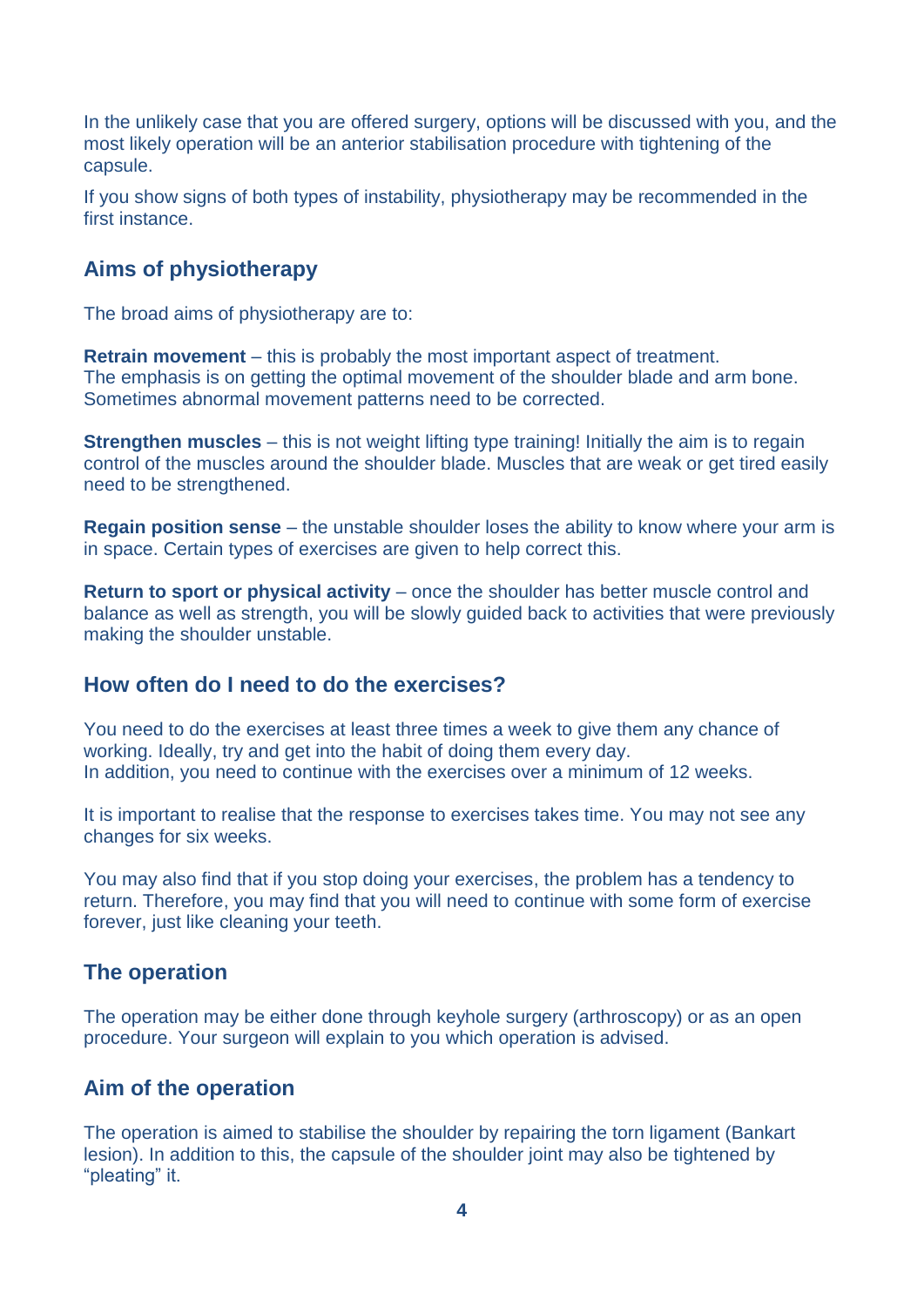The operation may be done either through keyholes (arthroscopically) or as an open procedure depending on what the surgeon feels is the best way of repairing the damaged tissues.

### **After surgery**

Rehabilitation after surgery is more complex. You will likely wear a sling to support and protect the shoulder for one to four weeks. A physiotherapist will direct your recovery program. Depending on the surgical procedure, you will probably need to attend therapy sessions for two to four months. You should expect full recovery to take up to six months.

The first few therapy treatments will focus on controlling the pain and swelling from surgery. Ice and electrical stimulation treatments may help. Your therapist may also use massage and other types of hands-on treatments to ease muscle spasm and pain.

Therapy after Bankart surgery proceeds slowly. Range-of-motion exercises begin soon after surgery, but therapists are cautious about doing stretches on the front part of the capsule for the first six to eight weeks. The program gradually works into active stretching and strengthening.

Therapy goes even slower after surgeries where the front shoulder muscles have been cut. Exercises begin with passive movements. During passive exercises, your shoulder joint is moved, but your muscles stay relaxed. Your therapist gently moves your joint and gradually stretches your arm. You may be taught how to do passive exercises at home.

Active therapy starts three to four weeks after surgery. You use your own muscle power in active range-of-motion exercises. You may begin with light isometric strengthening exercises. These exercises work the muscles without straining the healing tissues.

At about six weeks you start doing more active strengthening. Exercises focus on improving the strength and control of the rotator cuff muscles and the muscles around the shoulder blade. Your therapist will help you retrain these muscles to keep the ball of the humerus in the socket. This helps your shoulder move smoothly during all your activities.

By about the tenth week, you will start more active strengthening. These exercises focus on improving strength and control of the rotator cuff muscles. Strong rotator cuff muscles help hold the ball of the humerus tightly in the glenoid to improve shoulder stability.

Some of the exercises you'll do are designed to get your shoulder working in ways that are similar to your work tasks and sport activities. Your therapist will help you find ways to do your tasks that don't put too much stress on your shoulder. Before your therapy sessions end, your therapist will teach you a number of ways to avoid future problems.